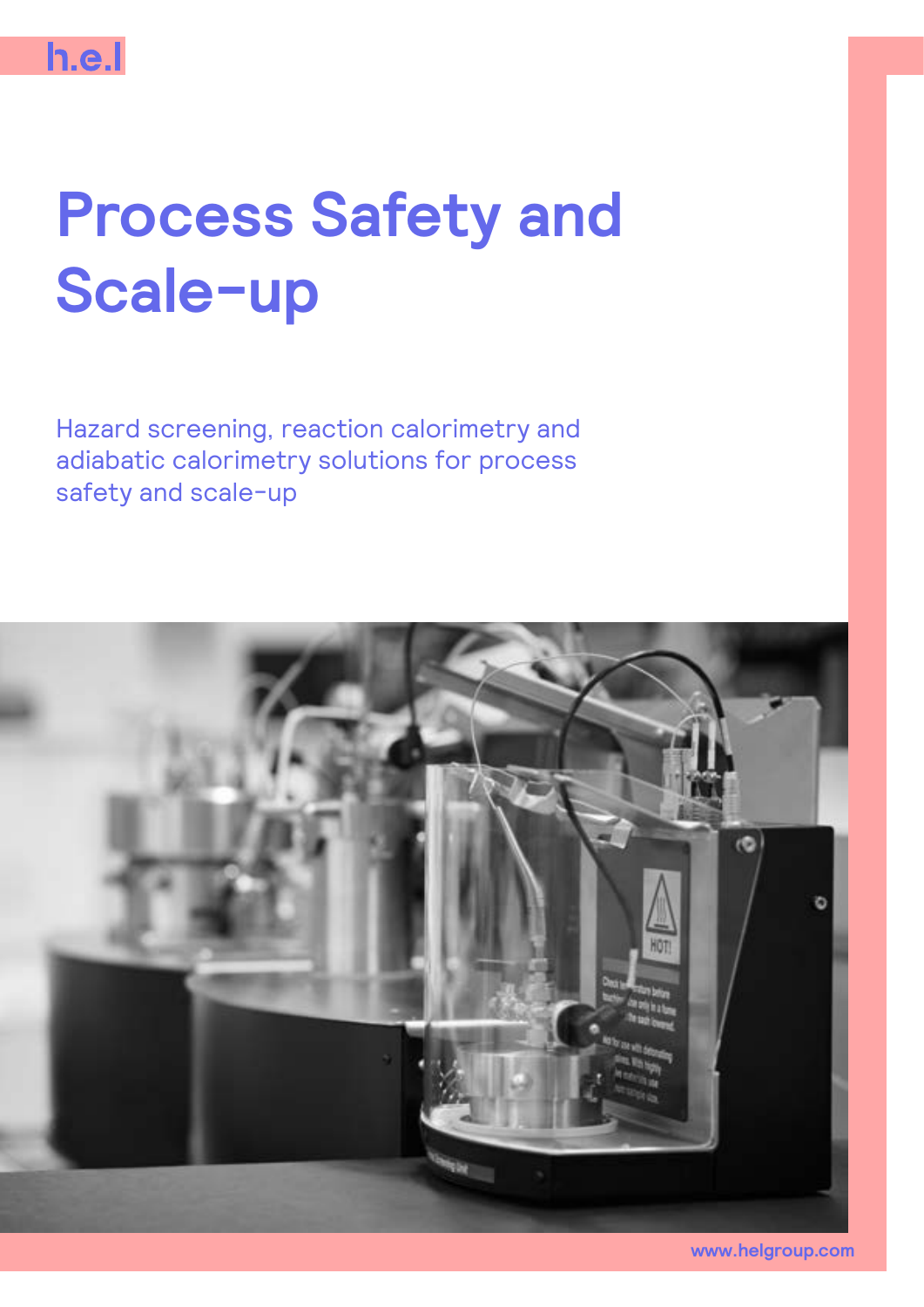## **Solutions in Process Safety**

In industries ranging from pharmaceuticals to fine chemicals, there is a need to take small, laboratory scale chemical reactions to mass manufacture of a product.

Central to the risks involved with scale-up are the changes in heat loss behaviour with scale:

- Many reactions are exothermic and require cooling to ensure safe operation when performed on a large scale;
- Components in the reaction may become unstable under certain operating conditions, leading to additional thermal hazards.

It is necessary to identify and mitigate sources of risk during the process scale-up. H.E.L provides a suite of safety scale-up tools to help you do this.

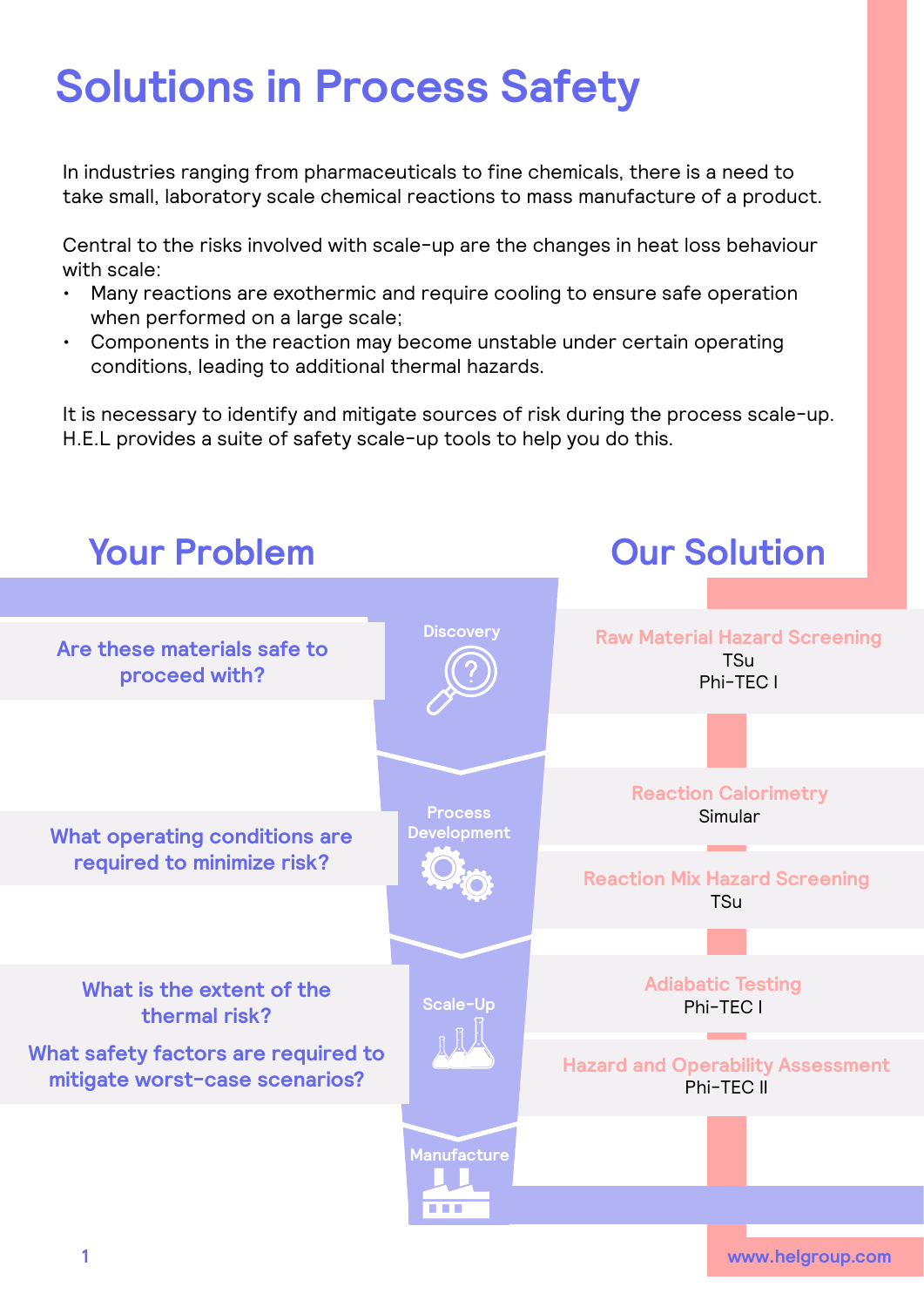## **Raw Material Hazard Screening**

### **TSu (Thermal Screening Unit) Phi-TEC I**

Hazard screening of raw materials early in development allows timely decisions to be made on how to develop a reaction or process.



**TSu (Thermal Screening Unit)**

#### **Identifying thermal and pressure hazards**

The **[TSu \(Thermal Screening Unit\)](https://helgroup.com/products/thermal-hazards-calorimetry/tsu-thermal-screening-unit-for-explosion-hazards-liquids-and-powders/?utm_source=Brochure&utm_medium=PDF_T&utm_campaign=PS_SU)** enables rapid screening of both the temperature and pressure characteristics of a sample on the same platform. Parameters such as the onset temperature of decomposition  $(T_a)$  and rate of pressure increase can be determined, enabling an initial hazard assessment on the material.

**Discovery Process** 

Some of the most hazardous reactions to scale up are ones that involve the production of non-condensable gases, with the rapid increase in pressure representing a potential explosion risk. Therefore, the ability to study pressure events in addition to thermal events is vital in effectively screening a sample.



**Phi-TEC I**

#### **Rapid reactions**

If there is a need to characterize especially rapid decompositions, the **[Phi-TEC I](https://helgroup.com/products/thermal-hazards-calorimetry/phi-tec-i-adiabatic-reaction-calorimeter/?utm_source=Brochure&utm_medium=PDF_T&utm_campaign=PS_SU)** offers a high data-rate acquisition option, which provides higher resolution data on the rate of pressure and temperature changes.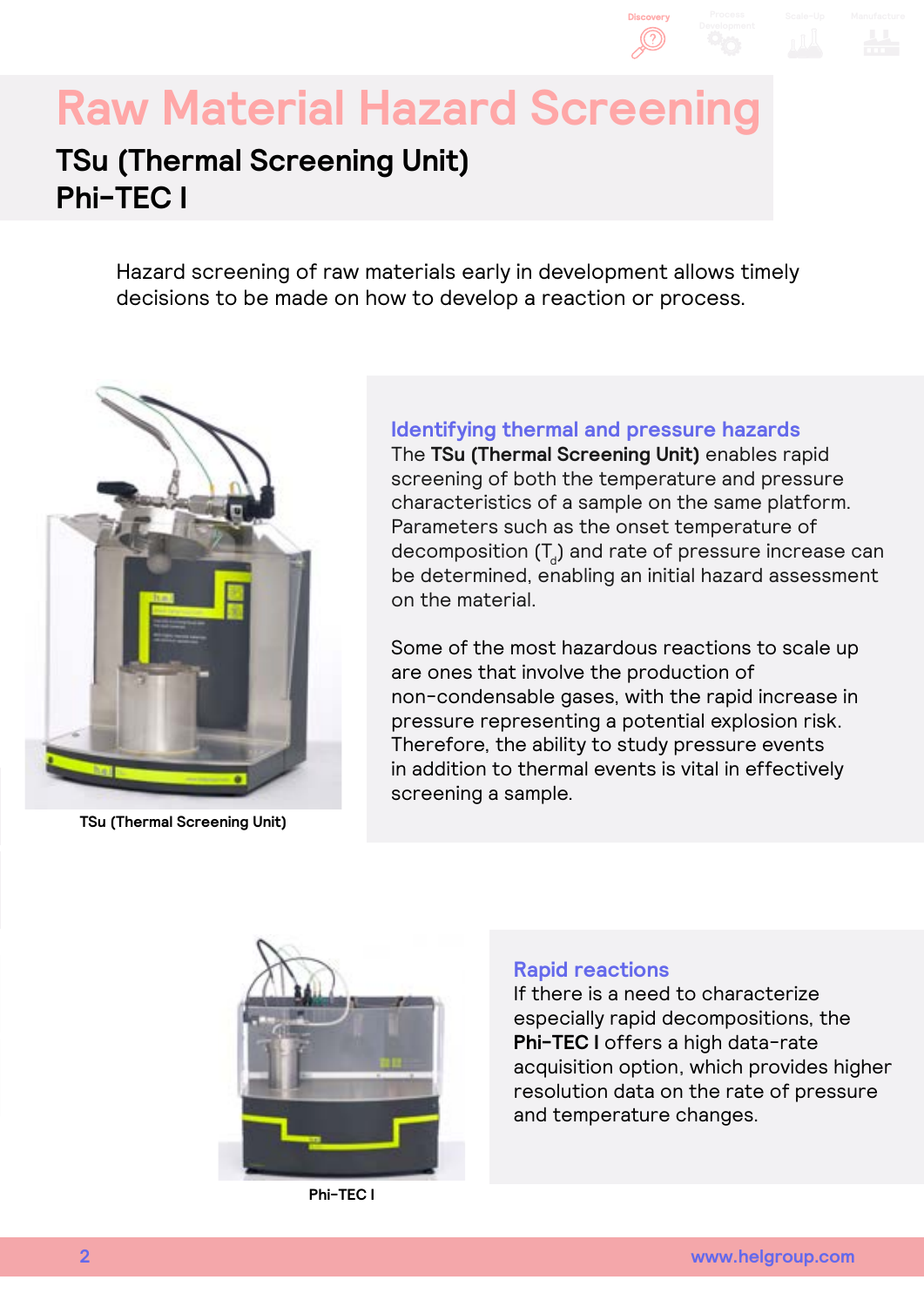# **Reaction Calorimetry**

**Simular** 

Running a chemical process safely requires a thorough understanding of the main reactions and any possible, unintended, side reactions or decompositions.

Reaction calorimetry evaluates the main reactions. From this, operating conditions can be optimized to mitigate the hazards identified.



(1) Thermal properties of the desired reaction (2) Thermal runaway of the reaction



**Simular**

#### **Thermal properties of the desired reaction (1)**

The **[Simular](https://helgroup.com/products/automated-lab-reactors/simular-heat-flow-reaction-calorimeter-with-online-result-display/?utm_source=Brochure&utm_medium=PDF_T&utm_campaign=PS_SU)** measures the energy evolved in the reaction. Subsequently, this enables you to calculate the plant cooling capacity required to keep the reaction isothermal  $(T_{n})$ .

**Discovery Process** 

**Development**

#### **Thermal runaway of the reaction (2)**

In the event of plant failure, it is critical to understand the maximum temperature the main reaction will reach during any subsequent thermal runaway.

The **[Simular](https://helgroup.com/products/automated-lab-reactors/simular-heat-flow-reaction-calorimeter-with-online-result-display/?utm_source=Brochure&utm_medium=PDF_T&utm_campaign=PS_SU)** enables the Maximum Temperature of Synthesis Reaction (MTSR) to be calculated from the data of the reaction. Multiple reaction conditions can also be screened to help understand the kinetics of the reaction. From this, it can be assessed whether there will be sufficient time and emergency cooling capacity to deal with the temperature increase.

#### **[M](https://helgroup.com/products/automated-lab-reactors/simular-heat-flow-reaction-calorimeter-with-online-result-display/?utm_source=Brochure&utm_medium=PDF_I&utm_campaign=PS_SU)inimizing the risk**

Hazard assessments may highlight insufficient plant emergency capacity to avert the risk of thermal runaway. The **[Simular](https://helgroup.com/products/automated-lab-reactors/simular-heat-flow-reaction-calorimeter-with-online-result-display/?utm_source=Brochure&utm_medium=PDF_T&utm_campaign=PS_SU)** can be used to explore and design safer reaction conditions, thereby facilitating the optimization of safe operations and minimizing process risk.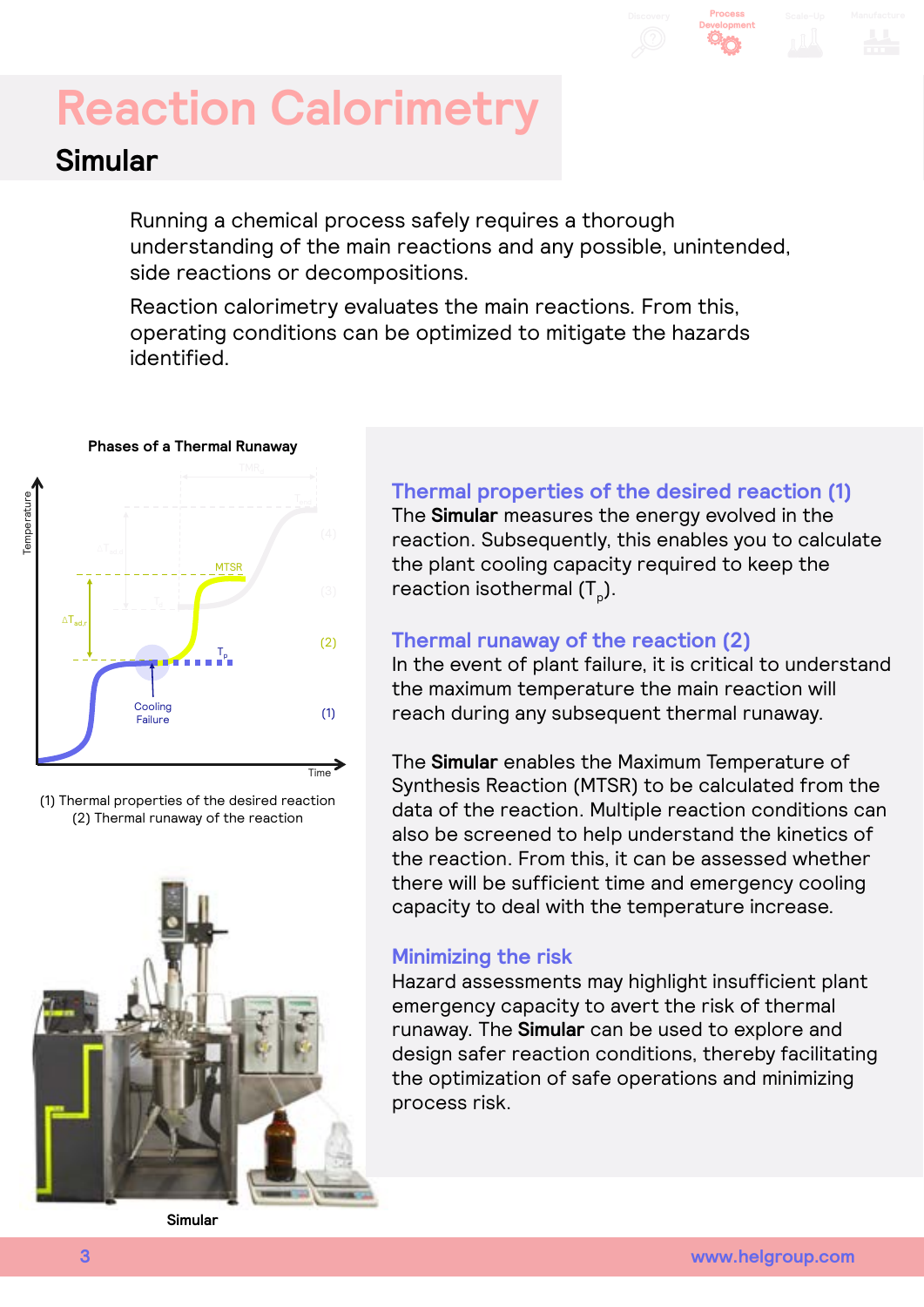## **Reaction Mix Hazard Screen**

### **TSu (Thermal Screening Unit)**

Understanding if there are additional sources of thermal runaway risk within the reaction mixture is a further consideration of process development.

Reaction mix hazard screening, combined with the data generated from reaction calorimetry, enables the criticality of the reaction to be classified, and identifies if further characterization of exothermic events is required in order to define safe operating conditions.



#### **Phases of a Thermal Runaway**

(3) Secondary thermal runaway risk



**[TSu \(Thermal Screening Unit\)](https://helgroup.com/products/thermal-hazards-calorimetry/tsu-thermal-screening-unit-for-explosion-hazards-liquids-and-powders/?utm_source=Brochure&utm_medium=PDF_I&utm_campaign=PS_SU)**

#### **Secondary thermal runaway risk (3)**

If the MTSR is greater than the onset temperature  $(T_a)$  of a component within the reaction mix, an undesired side reaction or decomposition may be triggered, leading to a secondary thermal runaway.

**Discovery Process** 

**Development**

The **[TSu \(Thermal Screening Unit\)](https://helgroup.com/products/thermal-hazards-calorimetry/tsu-thermal-screening-unit-for-explosion-hazards-liquids-and-powders/?utm_source=Brochure&utm_medium=PDF_T&utm_campaign=PS_SU)** supports largevolume measurements, enabling representative samples of the reaction mix to be screened and reliable onset temperatures to be determined for the reactants, intermediates and products in the reaction mix. It also enables the vital assessment of pressure events in the reaction mix and can find use in the study of the waste streams from reactions.

If this highlights a secondary thermal runaway is likely, it is necessary to screen this hazard more thoroughly using adiabatic calorimetry, for example, with the **[Phi-TEC I.](https://helgroup.com/products/thermal-hazards-calorimetry/phi-tec-i-adiabatic-reaction-calorimeter/?utm_source=Brochure&utm_medium=PDF_T&utm_campaign=PS_SU)**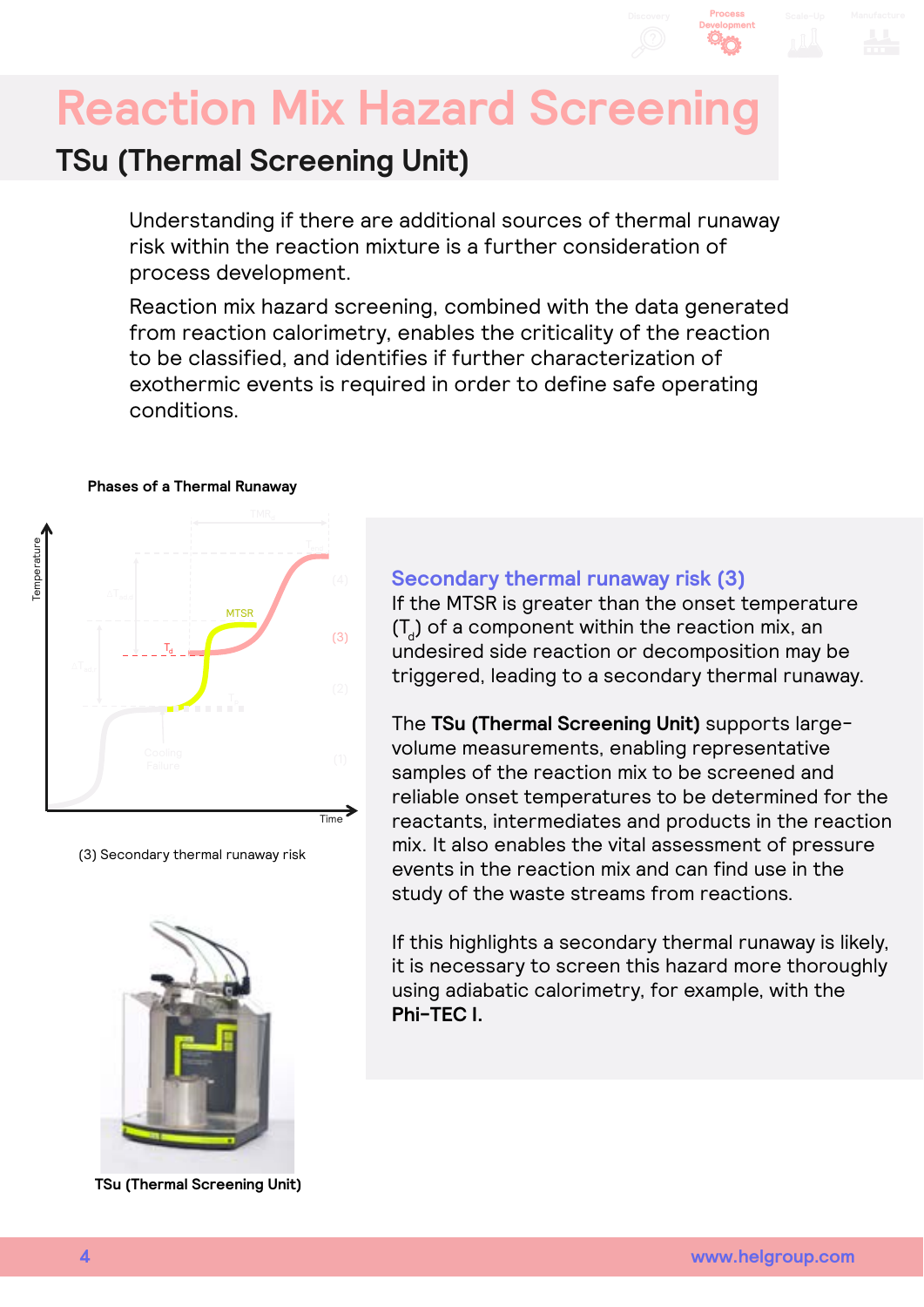# **Adiabatic Testing**

**Phi-TEC I**

When scaling up a process, accurate knowledge of an exothermic event is vital to ensure the magnitude of the thermal runaway risk is fully understood.



(4) Characterizing the thermal runaway



**Phi-TEC I**

#### **Adiabatic calorimetry**

Large scale reactors lose very little of the heat generated in a reaction to the surroundings. This poses a potential hazard when operating at large scale, as that heat will be retained within the reactor. At best this will require plant cooling and at worst may trigger a thermal runaway.

**Scale-Up Manufacture**

The **[Phi-TEC I](https://helgroup.com/products/thermal-hazards-calorimetry/phi-tec-i-adiabatic-reaction-calorimeter/?utm_source=Brochure&utm_medium=PDF_T&utm_campaign=PS_SU)** mimics the processes at large scale, while operating at laboratory volumes.

#### **Characterizing the thermal runaway (4)**

Providing a direct measurement of the sample temperature, coupled with a rapid response to thermal changes, the **[Phi-TEC I](https://helgroup.com/products/thermal-hazards-calorimetry/phi-tec-i-adiabatic-reaction-calorimeter/?utm_source=Brochure&utm_medium=PDF_T&utm_campaign=PS_SU)** accurately tracks exothermic events and maintains adiabatic conditions.

Adiabatic screening of a process enables accurate characterization of the onset temperature  $(T_a)$  and facilitates calculation of the time to maximum rate (TMR<sub>d</sub>), the adiabatic temperature rise ( $\Delta T_{\text{add}}$ ) and the rate of pressure change. These key parameters can help describe the magnitude of the thermal runaway hazard.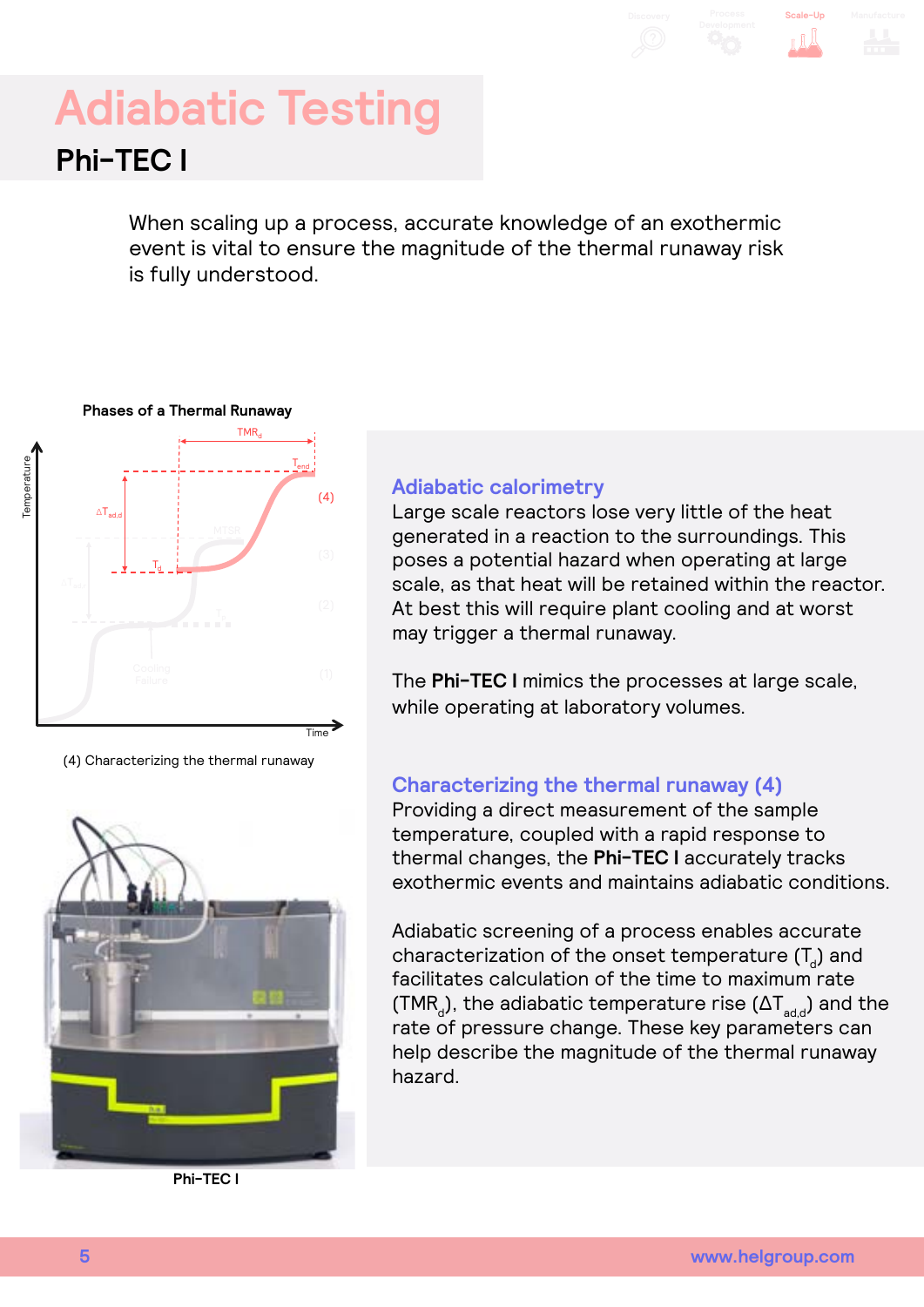## **Hazard and Operability Assessment Phi-TEC II**

The ability to thoroughly simulate thermal runaway risks under manufacturing plant conditions, at the laboratory scale, is a valuable way of de-risking the process. Appropriate safety measures can be designed and implemented before the final scale-up.



**Phi-TEC II**

#### **Plant-scale parameters from the laboratory**

The **[Phi-TEC II](https://helgroup.com/products/thermal-hazards-calorimetry/phi-tec-ii-adibatic-calorimeter-for-vent-sizing-and-accurate-thermal-runaway-testing/?utm_source=Brochure&utm_medium=PDF_T&utm_campaign=PS_SU)** is a more advanced type of adiabatic calorimeter, which supports the use of low Phi factor test cells. This capability means that very little of the heat produced during a reaction or thermal runaway is consumed in warming the test cell. As a result, the runaway rate is not tempered.

**Scale-Up Manufacture**

The measured rate of pressure increase and final temperature  $(T_{\text{end}})$ , along with the calculated Time to Maximum Rate (TMR) and adiabatic temperature rise  $(\Delta T_{ad})$ , are representative of what would be expected to occur during a manufacturing scale incident. Thus, the **[Phi-TEC II](https://helgroup.com/products/thermal-hazards-calorimetry/phi-tec-ii-adibatic-calorimeter-for-vent-sizing-and-accurate-thermal-runaway-testing/?utm_source=Brochure&utm_medium=PDF_T&utm_campaign=PS_SU)** enables the hazards to be fully evaluated and explored, facilitating their mitigation prior to scale-up.

#### **Safety by design**

The data generated by the **[Phi-TEC II](https://helgroup.com/products/thermal-hazards-calorimetry/phi-tec-ii-adibatic-calorimeter-for-vent-sizing-and-accurate-thermal-runaway-testing/?utm_source=Brochure&utm_medium=PDF_T&utm_campaign=PS_SU)** can be used to directly compare the impact of different operating scenarios. From this, the necessary safety controls for the manufacturing plant can be selected. Examples of these are:

- Emergency and evaporation cooling
- **Quenching**
- Controlled depressurization
- Vent sizing (in accordance with DIERS methodology)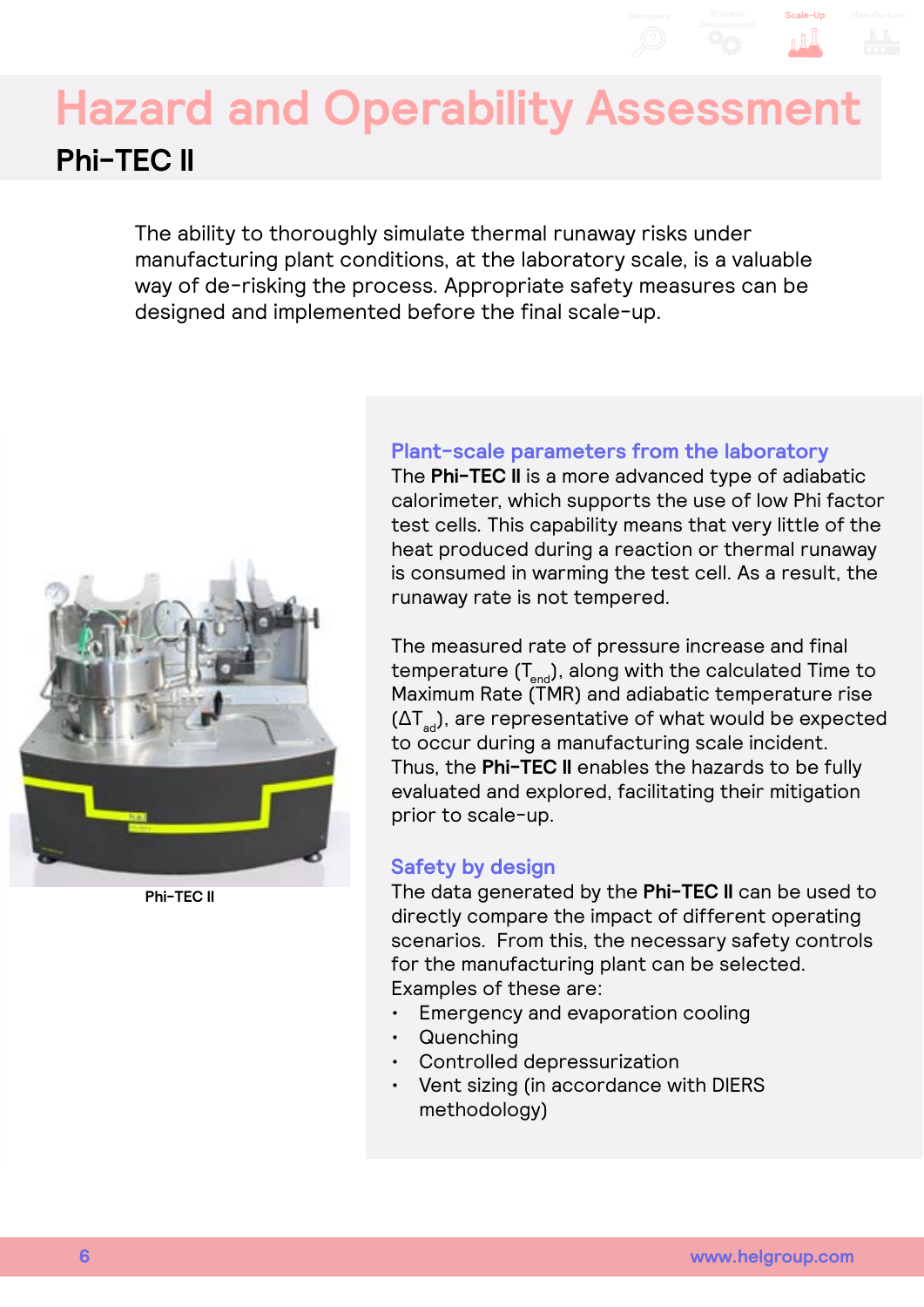## **Unleash Your Full Potential**

**Looking for more information, why not take a look at our other product and knowledge areas:**

- **• [Knowledge](https://helgroup.com/knowledge/?utm_source=Brochure&utm_medium=PDF_T&utm_campaign=PS_SU)** [Application Notes](https://helgroup.com/knowledge/application-notes/?utm_source=Brochure&utm_medium=PDF_T&utm_campaign=PS_SU), [Training](https://helgroup.com/knowledge/training/?utm_source=Brochure&utm_medium=PDF_T&utm_campaign=PS_SU), [Podcasts](https://helgroup.com/knowledge/podcasts/?utm_source=Brochure&utm_medium=PDF_T&utm_campaign=PS_SU) and [Blog](https://helgroup.com/blog?utm_source=Brochure&utm_medium=PDF_T&utm_campaign=PS_SU)
- **• [Thermal Hazards & Calorimetry](https://helgroup.com/products/thermal-hazards-calorimetry/?utm_source=Brochure&utm_medium=PDF_T&utm_campaign=PS_SU)** Adiabatic and Heat Flow Calorimetry, Screening and Hazard Assessments
- **• [Bioreactors](https://helgroup.com/products/bioreactors/?utm_source=Brochure&utm_medium=PDF_T&utm_campaign=PS_SU)** Flexible and Adaptable Bioreactors for Microbial or Cell Culture Applications
- **• [Automated Lab Reactors](https://helgroup.com/products/automated-lab-reactors/?utm_source=Brochure&utm_medium=PDF_T&utm_campaign=PS_SU)** Chemical Reactors from Research to Pilot Scale
- **• [Parallel Synthesis](https://helgroup.com/products/parallel-chemistry/?utm_source=Brochure&utm_medium=PDF_T&utm_campaign=PS_SU)** Parallel Reactors for Reaction Screening and Optimization
- **• [Catalytic Processes](https://helgroup.com/products/catalytic-processes/?utm_source=Brochure&utm_medium=PDF_T&utm_campaign=PS_SU)** Continuous Flow and Catalyst Screening, Including High Pressure options
- **• [Crystallization & Particle Studies -](https://helgroup.com/products/crystallisation-particle-studies/?utm_source=Brochure&utm_medium=PDF_T&utm_campaign=PS_SU)** Multi-Sample Solubility from 1ml Upwards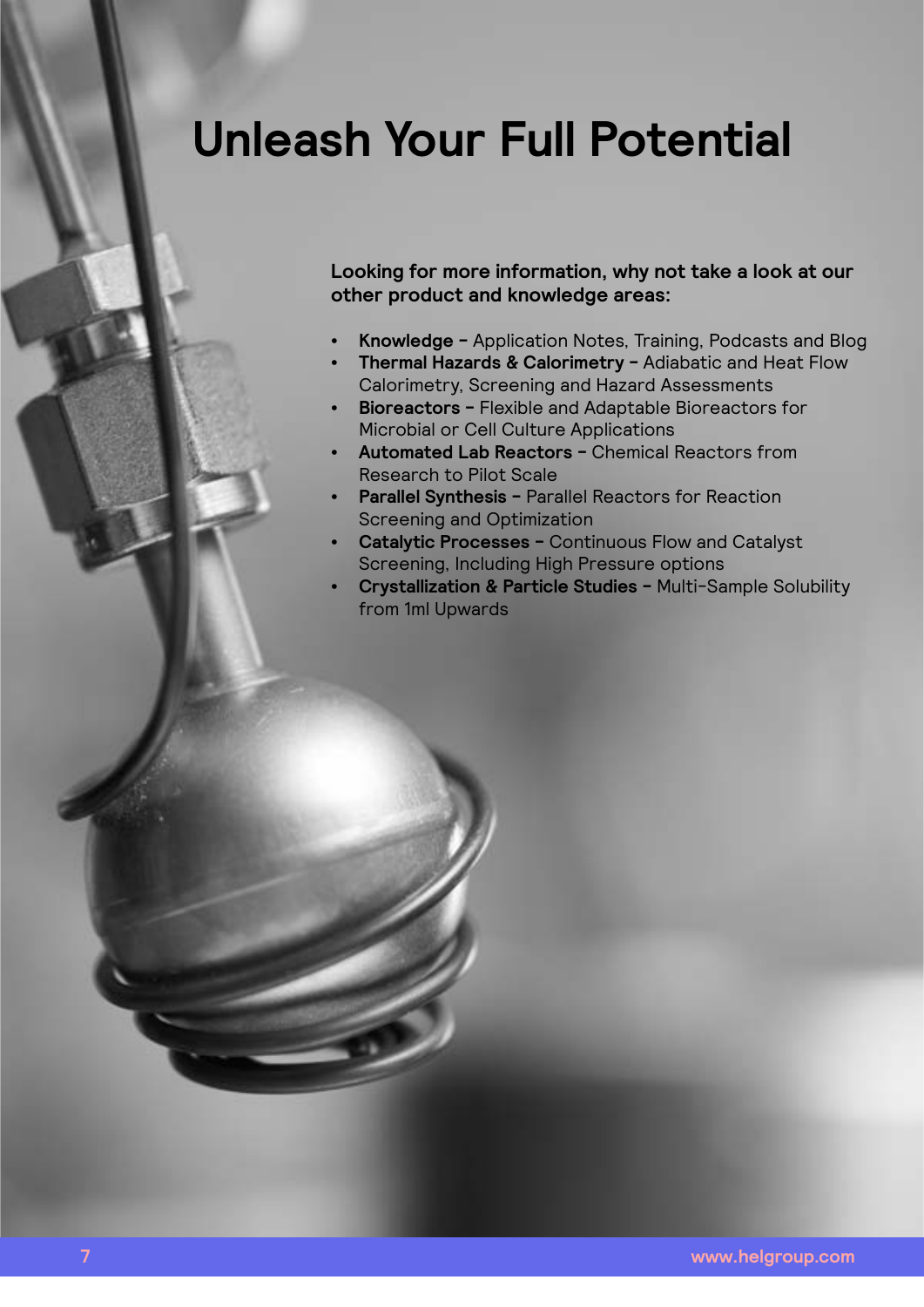## **Upgrades, Support and Training**

We understand that your needs can change over time and you may require:

- **• A system upgrade**
- **• Training for new team members**
- **• Support on your processes**
- **• To book some time with our service team**

Our dedicated service team and highly knowledgeable technical staff will work with you to find the right solution.



**Customer Service Enquiries & Technical Support Requests E: service@helgroup.com T: +44 (0) 20 8736 0640**